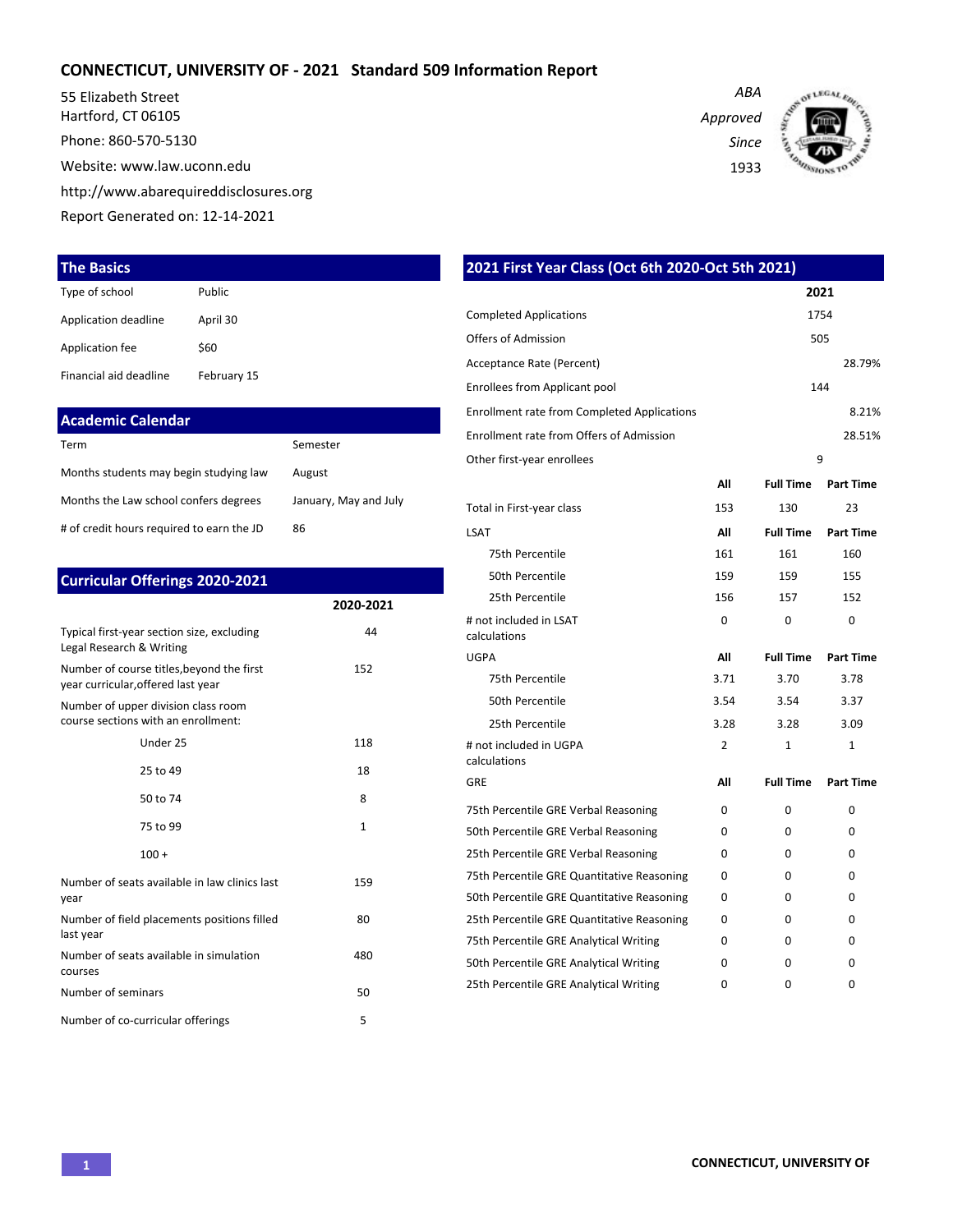|                                           | <b>J.D Enrollment as of October 5th 2021</b> |                |          |              |                |                 |                |          |          |    |             |          |          |                |                |              |                |
|-------------------------------------------|----------------------------------------------|----------------|----------|--------------|----------------|-----------------|----------------|----------|----------|----|-------------|----------|----------|----------------|----------------|--------------|----------------|
|                                           |                                              | JD1            |          |              |                | JD <sub>2</sub> |                |          |          |    | JD3         |          |          | Total          |                |              |                |
|                                           | т                                            | M              | W        | $\mathbf{o}$ |                | M               | W              | O        |          | М  | W           | $\Omega$ | т        | М              | W              | $\mathbf{o}$ |                |
| Hispanics of any race                     | 13                                           | 5              | 8        | 0            | 18             | 9               | 9              | $\Omega$ | 16       | 7  | 9           | $\Omega$ | 2        | $\Omega$       | $\overline{2}$ | $\Omega$     | 49             |
| American Indian or Alaska Native          | 1                                            | $\Omega$       |          | $\Omega$     | $\mathbf{1}$   | $\Omega$        | 1              | $\Omega$ | $\Omega$ | 0  | $\Omega$    | $\Omega$ | $\Omega$ | $\Omega$       | $\Omega$       | $\Omega$     | $\overline{2}$ |
| Asian                                     | 9                                            | $\overline{2}$ | 7        | $\Omega$     | 12             | 4               | 8              | $\Omega$ | 8        | 3  | 5           | $\Omega$ | 3        | $\overline{2}$ | 1              | $\Omega$     | 32             |
| Black or African American                 | 13                                           | 8              | 5.       | 0            | 5.             | 1               | 4              | $\Omega$ |          | 3  | 4           | $\Omega$ | $\Omega$ | $\Omega$       | $\Omega$       | $\Omega$     | 25             |
| Native Hawaiian or Other Pacific Islander | 0                                            | $\Omega$       | $\Omega$ | 0            | $\Omega$       | $\Omega$        | $\Omega$       | $\Omega$ | 0        | 0  | $\mathbf 0$ | $\Omega$ | $\Omega$ | $\Omega$       | $\Omega$       | $\Omega$     | $\Omega$       |
| Two or More Races                         | 3                                            |                | 2        | 0            | $\overline{2}$ | $\mathbf{1}$    | 1              | $\Omega$ | 0        | 0  | 0           | $\Omega$ | 0        | $\Omega$       | $\Omega$       | $\Omega$     | 5              |
| <b>Total Minority</b>                     | 39                                           | 16             | 23       | $\Omega$     | 38             | 15              | 23             | $\Omega$ | 31       | 13 | 18          | 0        | 5        | $\overline{2}$ | 3              | $\Omega$     | 113            |
| White                                     | 108                                          | 40             | 67       | $\mathbf{1}$ | 108            | 48              | 60             | $\Omega$ | 122      | 58 | 64          | $\Omega$ | 15       | 6              | 9              | $\Omega$     | 353            |
| Nonresident Alien                         | 3                                            | $\Omega$       | 3        | $\Omega$     | 4              | $\mathbf{1}$    | 3              | $\Omega$ | 6        |    | 5           | $\Omega$ | $\Omega$ | $\Omega$       | $\Omega$       | $\Omega$     | 13             |
| Race and Ethnicity Unknown                | $\overline{2}$                               | $\overline{2}$ | 0        | 0            | 2              | $\Omega$        | $\overline{2}$ | 0        | 6        | 2  | 4           | 0        | 1        | 1              | $\Omega$       | $\Omega$     | 11             |
| Total                                     | 152                                          | 58             | 93       | 1            | 152            | 64              | 88             | 0        | 165      | 74 | 91          | 0        | 21       | 9              | 12             | $\Omega$     | 490            |

| <b>Faculty Resources 2020 - 2021</b> |          |                  |          |                    |              |  |  |  |  |  |  |  |  |  |
|--------------------------------------|----------|------------------|----------|--------------------|--------------|--|--|--|--|--|--|--|--|--|
|                                      | Male     | Female           | Other    | People<br>of Color | Total        |  |  |  |  |  |  |  |  |  |
| Full-time faculty<br>members         | 28       | 20               | $\Omega$ | 9                  | 48           |  |  |  |  |  |  |  |  |  |
| Non-full-time faculty                | 60       | 32               | $\Omega$ | 6                  | 92           |  |  |  |  |  |  |  |  |  |
| Total                                | 88<br>52 |                  | $\Omega$ | 15                 | 140          |  |  |  |  |  |  |  |  |  |
|                                      |          | <b>Full Time</b> |          | <b>Part Time</b>   | <b>Total</b> |  |  |  |  |  |  |  |  |  |
| Librarians                           |          | 10               |          | 0                  | 10           |  |  |  |  |  |  |  |  |  |
| Administrators                       |          | 9                |          | 0                  | 9            |  |  |  |  |  |  |  |  |  |

## **J.D. Degrees Awarded 2020-2021**

| Hispanics of any race                     | 14           |
|-------------------------------------------|--------------|
| American Indian or Alaska Native          | 0            |
| Asian                                     | 13           |
| <b>Black or African American</b>          | 4            |
| Native Hawaiian or Other Pacific Islander | 0            |
| Two or More Races                         | 1            |
| <b>Total Minority</b>                     | 32           |
| White                                     | 98           |
| Nonresident Alien                         | $\mathbf{1}$ |
| Race and Ethnicity Unknown                | 5            |
| Total                                     | 136          |

| <b>1L Tuition and Fees 2021 - 2022</b> |          |                |              |                |       |                |
|----------------------------------------|----------|----------------|--------------|----------------|-------|----------------|
| Per Annual:                            | Resident | Annual<br>Fees | Non-Resident | Annual<br>Fees | Other | Annual<br>Fees |
| Full-Time                              | \$30.354 | \$942          | \$61.396     | \$942          | \$0   | \$0            |
| Part-Time                              | \$22.160 | \$708          | \$48.180     | \$708          |       |                |
| Per Credit:                            | Resident | Annual<br>Fees | Non-Resident | Annual<br>Fees | Other | Annual<br>Fees |
| Full-Time                              | \$0      | \$0            | \$0          | \$0            | \$0   | \$0            |
| Part-Time                              | \$0      | \$0            | \$0          | \$0            |       |                |
| <b>Tuition Guarantee Program</b>       |          |                | No           |                |       |                |

## **Grants and Scholarships 2020-2021**

|                                 | <b>Total</b>   |          | <b>Full Time</b> |    | <b>Part Time</b> |              |  |  |  |
|---------------------------------|----------------|----------|------------------|----|------------------|--------------|--|--|--|
|                                 | #              | %        | #                | %  | #                | %            |  |  |  |
| Total # of students             | 488            | 100      | 398              | 82 | 90               | 18           |  |  |  |
| Total # receiving<br>grants     | 417            | 85       | 354              | 89 | 63               | 70           |  |  |  |
| Less than 1/2 tuition           | 250            | 51       | 213              | 54 | 37               | 41           |  |  |  |
| Half to full tuition            | 165            | 34       | 140              | 35 | 25               | 28           |  |  |  |
| <b>Full tuition</b>             | 0              | 0        | 0                | 0  | 0                | 0            |  |  |  |
| More than full tuition          | $\overline{2}$ | $\Omega$ | $\mathbf{1}$     | 0  | $\mathbf{1}$     | $\mathbf{1}$ |  |  |  |
| 75th Percentile grant<br>amount |                |          | \$22,766         |    | \$16,617         |              |  |  |  |
| 50th Percentile grant<br>amount |                |          | \$15,177         |    | \$11,080         |              |  |  |  |
| 25th Percentile grant<br>amount |                |          | \$10,000         |    | \$9,972          |              |  |  |  |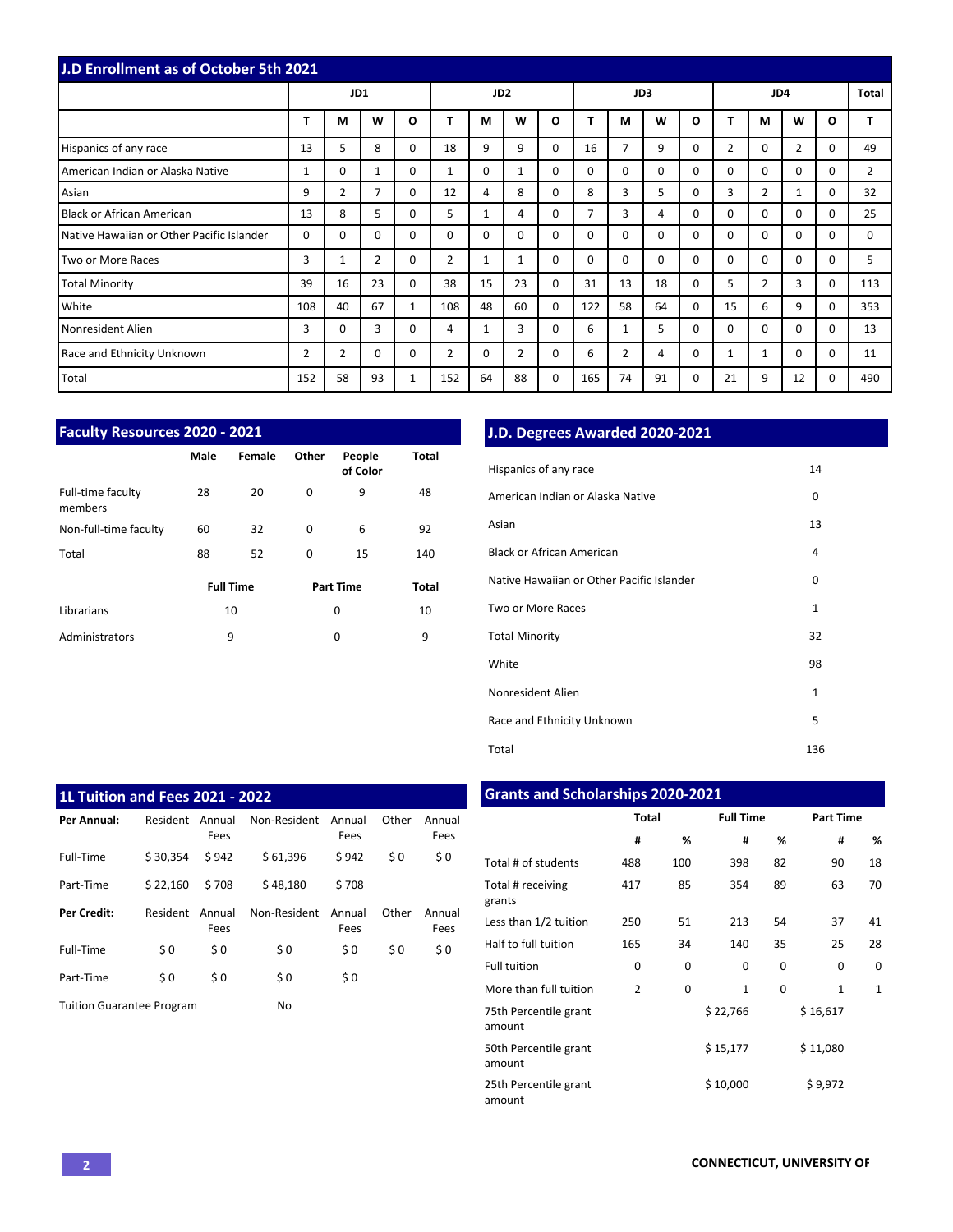| <b>Living Expenses 2021-2022</b>      |          |
|---------------------------------------|----------|
| Estimated Living Expenses for singles |          |
| Living on Campus                      | \$0      |
| Living Off Campus                     | \$19.922 |
| Living At Home                        | \$9.914  |

# **Conditional Scholarships 2020-2021**

The school does not award scholarships that may be reduced or eliminated based on law school academic performance other than failure to maintain good academic standing. Therefore, the school does not complete a 'conditional scholarship retention chart.'

| <b>Academic Attrition 2020-2021</b>       |              |     |          |          |      |                 |          |          |          |          |          |          |              |          |          |              |          |     |
|-------------------------------------------|--------------|-----|----------|----------|------|-----------------|----------|----------|----------|----------|----------|----------|--------------|----------|----------|--------------|----------|-----|
|                                           |              | JD1 |          |          |      | JD <sub>2</sub> |          |          |          | JD3      |          |          |              | JD4      |          |              |          |     |
|                                           |              | M   | W        | O        | %    |                 | M        | W        | O        |          | м        | W        | Ω            | т        | M        | W            | O        | %   |
| Hispanics of any race                     | 0            | 0   | $\Omega$ | 0        | 0.0  | $\Omega$        | $\Omega$ | 0        | $\Omega$ | $\Omega$ | $\Omega$ | $\Omega$ | 0            | $\Omega$ | 0        | <sup>0</sup> | $\Omega$ | 0.0 |
| American Indian or Alaska Native          | 0            | 0   | 0        | 0        | 0.0  | $\mathbf 0$     | 0        | $\Omega$ | $\Omega$ | 0        | 0        | 0        | 0            | 0        | 0        | $\Omega$     | $\Omega$ | 0.0 |
| Asian                                     | 0            | 0   | $\Omega$ | 0        | 0.0  | $\mathbf 0$     | $\Omega$ | $\Omega$ | $\Omega$ | $\Omega$ | $\Omega$ | $\Omega$ | $\Omega$     | $\Omega$ | $\Omega$ | 0            | $\Omega$ | 0.0 |
| <b>Black or African American</b>          | 0            | 0   | $\Omega$ | $\Omega$ | 0.0  | $\Omega$        | $\Omega$ | $\Omega$ | $\Omega$ | $\Omega$ | $\Omega$ | $\Omega$ | $\Omega$     | $\Omega$ | $\Omega$ | $\Omega$     | $\Omega$ | 0.0 |
| Native Hawaiian or Other Pacific Islander | 0            | 0   | $\Omega$ | $\Omega$ | 0.0  | $\mathbf 0$     | $\Omega$ | 0        | $\Omega$ | $\Omega$ | $\Omega$ | $\Omega$ | 0            | $\Omega$ | $\Omega$ | 0            | $\Omega$ | 0.0 |
| Two or More Races                         | $\mathbf{1}$ | 1   | $\Omega$ | $\Omega$ | 33.3 | $\Omega$        | $\Omega$ | 0        | $\Omega$ | $\Omega$ | $\Omega$ | $\Omega$ | $\Omega$     | $\Omega$ | $\Omega$ | $\Omega$     | $\Omega$ | 0.0 |
| <b>Total Minority</b>                     | 1            | 1   | $\Omega$ | $\Omega$ | 2.4  | $\Omega$        | $\Omega$ | $\Omega$ | $\Omega$ | $\Omega$ | $\Omega$ | $\Omega$ | $\Omega$     | $\Omega$ | $\Omega$ | $\Omega$     | $\Omega$ | 0.0 |
| White                                     | 0            | 0   | $\Omega$ | 0        | 0.0  | $\Omega$        | $\Omega$ | $\Omega$ | $\Omega$ | $\Omega$ | $\Omega$ | $\Omega$ | $\Omega$     | $\Omega$ | $\Omega$ | $\Omega$     | $\Omega$ | 0.0 |
| Nonresident Alien                         | 0            | 0   | $\Omega$ | $\Omega$ | 0.0  | $\mathbf 0$     | 0        | 0        | $\Omega$ | $\Omega$ | $\Omega$ | $\Omega$ | <sup>0</sup> | $\Omega$ | $\Omega$ | $\Omega$     | $\Omega$ | 0.0 |
| Race and Ethnicity Unknown                | 0            | 0   | $\Omega$ | 0        | 0.0  | $\mathbf 0$     | 0        | 0        | $\Omega$ | $\Omega$ | $\Omega$ | $\Omega$ | 0            | 0        | $\Omega$ | 0            | $\Omega$ | 0.0 |
| Total                                     |              |     | $\Omega$ | $\Omega$ | 0.6  | $\mathbf 0$     | $\Omega$ | 0        | $\Omega$ | $\Omega$ | $\Omega$ | $\Omega$ |              | 0        | 0        | 0            | $\Omega$ | 0.0 |

| <b>Other Attrition 2020-2021</b>          |          |     |          |          |     |                 |          |          |          |          |          |          |          |              |          |          |          |     |  |
|-------------------------------------------|----------|-----|----------|----------|-----|-----------------|----------|----------|----------|----------|----------|----------|----------|--------------|----------|----------|----------|-----|--|
|                                           |          | JD1 |          |          |     | JD <sub>2</sub> |          |          |          |          | JD3      |          |          |              | JD4      |          |          |     |  |
|                                           | т        | М   | W        | O        | %   | т               | М        | W        | O        | т        | м        | W        | O        |              | М        | W        | O        | %   |  |
| Hispanics of any race                     | 0        | 0   | 0        | $\Omega$ | 0.0 | $\Omega$        | 0        | $\Omega$ | $\Omega$ | $\Omega$ | $\Omega$ | $\Omega$ | $\Omega$ | $\Omega$     | $\Omega$ | $\Omega$ | $\Omega$ | 0.0 |  |
| American Indian or Alaska Native          | 0        | 0   | 0        | $\Omega$ | 0.0 | $\Omega$        | 0        | $\Omega$ | $\Omega$ | $\Omega$ | $\Omega$ | $\Omega$ | $\Omega$ | 0            | $\Omega$ | $\Omega$ | $\Omega$ | 0.0 |  |
| Asian                                     | 0        | 0   | 0        | $\Omega$ | 0.0 | $\Omega$        | 0        | $\Omega$ | $\Omega$ | $\Omega$ | $\Omega$ | $\Omega$ | $\Omega$ | $\Omega$     | $\Omega$ | $\Omega$ | $\Omega$ | 0.0 |  |
| Black or African American                 | 0        | 0   | 0        | 0        | 0.0 | 1               | 0        |          | $\Omega$ | $\Omega$ | $\Omega$ | $\Omega$ | $\Omega$ | $\Omega$     | $\Omega$ | $\Omega$ | 0        | 8.3 |  |
| Native Hawaiian or Other Pacific Islander | 0        | 0   | 0        | 0        | 0.0 | $\Omega$        | 0        | $\Omega$ | $\Omega$ | $\Omega$ | $\Omega$ | $\Omega$ | $\Omega$ | $\Omega$     | $\Omega$ | $\Omega$ | $\Omega$ | 0.0 |  |
| Two or More Races                         | 0        | 0   | 0        | 0        | 0.0 | $\Omega$        | 0        | $\Omega$ | $\Omega$ | $\Omega$ | $\Omega$ | $\Omega$ | $\Omega$ | <sup>0</sup> | $\Omega$ | $\Omega$ | $\Omega$ | 0.0 |  |
| <b>Total Minority</b>                     | $\Omega$ | 0   | $\Omega$ | 0        | 0.0 | 1               | $\Omega$ |          | $\Omega$ | $\Omega$ | $\Omega$ | $\Omega$ | $\Omega$ | $\Omega$     | $\Omega$ | $\Omega$ | $\Omega$ | 1.4 |  |
| White                                     | 0        | 0   | 0        | 0        | 0.0 | $\mathbf{1}$    | 0        |          | $\Omega$ | $\Omega$ | $\Omega$ | $\Omega$ | $\Omega$ | $\Omega$     | $\Omega$ | $\Omega$ | 0        | 0.4 |  |
| Nonresident Alien                         | 0        | 0   | $\Omega$ | $\Omega$ | 0.0 | $\Omega$        | 0        | $\Omega$ | $\Omega$ | $\Omega$ | $\Omega$ | $\Omega$ | $\Omega$ | $\Omega$     | $\Omega$ | $\Omega$ | $\Omega$ | 0.0 |  |
| Race and Ethnicity Unknown                | 0        | 0   | $\Omega$ | $\Omega$ | 0.0 | $\Omega$        | 0        | $\Omega$ | $\Omega$ | $\Omega$ | $\Omega$ | $\Omega$ | $\Omega$ | $\Omega$     | $\Omega$ | $\Omega$ | $\Omega$ | 0.0 |  |
| Total                                     | 0        | 0   | O        | 0        | 0.0 | $\overline{2}$  | 0        | 2        | 0        | 0        | $\Omega$ | $\Omega$ | $\Omega$ | 0            | 0        | 0        | $\Omega$ | 0.6 |  |

| <b>Transfers 2020-2021</b> |      |
|----------------------------|------|
| <b>IJD1 Transfers Out</b>  | a    |
| <b>ITransfers In*</b>      |      |
| 175th Percentile JD1 GPA   | 0.00 |